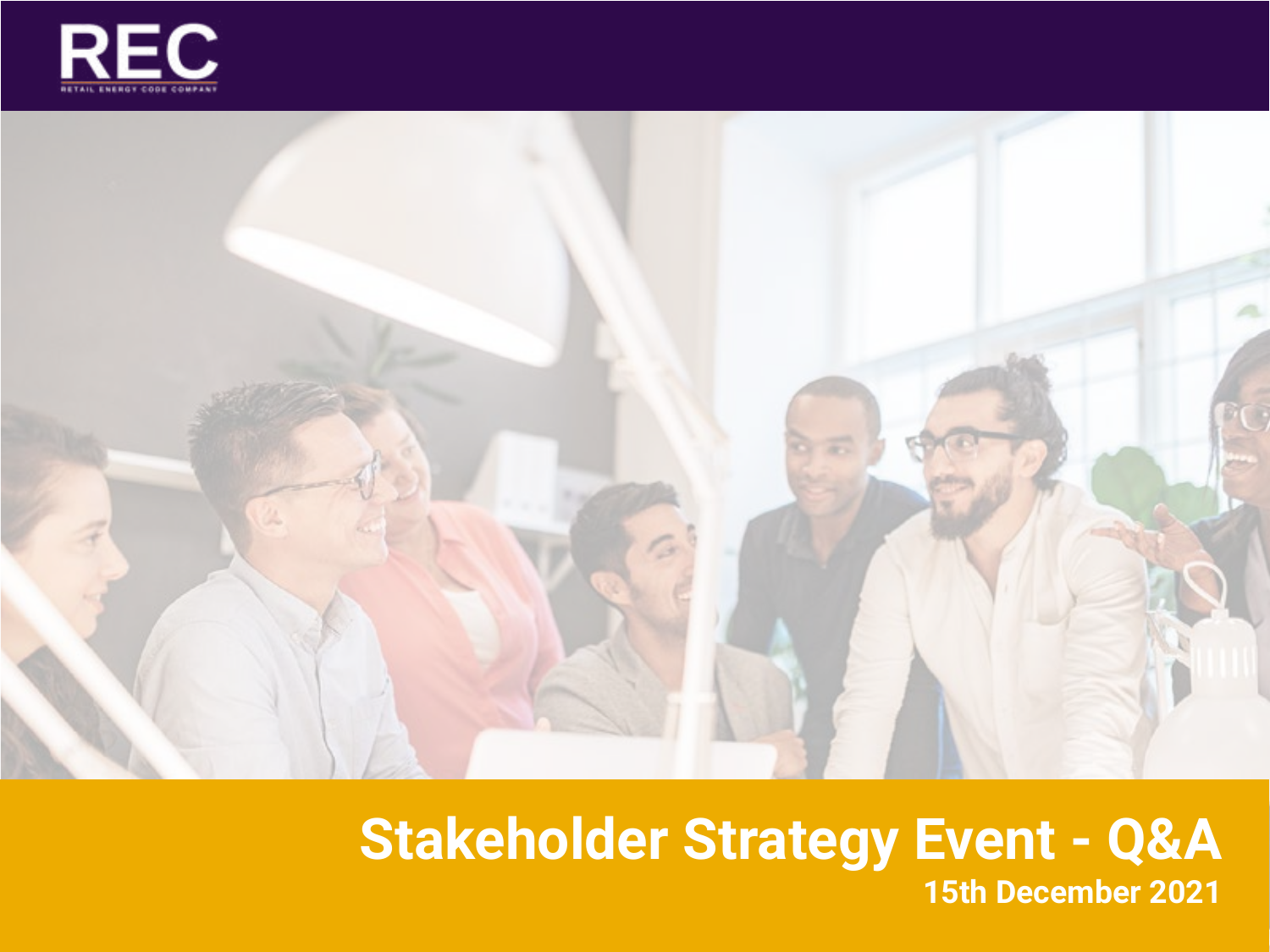

# **Session 1 REC Service - The Importance of Service Delivery**

Elizabeth Lawlor, Executive Director, Operations and Transformation, RECCo

*QWhat have been the main learning points from 1st Sept go-live?*

The first key learning point is the need for a clear vision of the end design and<br>operating model. It is critical that all parties in the programme have a clear understanding of the end deliverable and how the component parts of the service or product fit together – whether they be technology, processes or people driven. That clear vision and end goal should be documented in well-defined requirements that limit the risk of interpretation or ambiguity – which can lead to delays or programme costs. For the REC Code Manager service we benefitted from a clear set of requirements, demonstrated by the small number of change requests agreed in the last year and an enduring cost impact of c.1%. Recognising that, it is still important to stop and ask questions along the way, to be flexible, and to make data driven and evidence based decisions, even where such decisions are difficult. An example of this in the transition for Retail Code Consolidation was the Theft Reporting Analytics Service (TRAS). RECCo critically assessed the historic performance of TRAS, taking into account historic VFM reports on the service, and while acknowledging the progress that had been made under SPAA for a re-procurement exercise, considered on the basis of evidence that an automatic renewal on similar terms would not deliver benefits. Therefore RECCo paused the procurement and adopted a return to basics of developing the business case for a theft analytics service.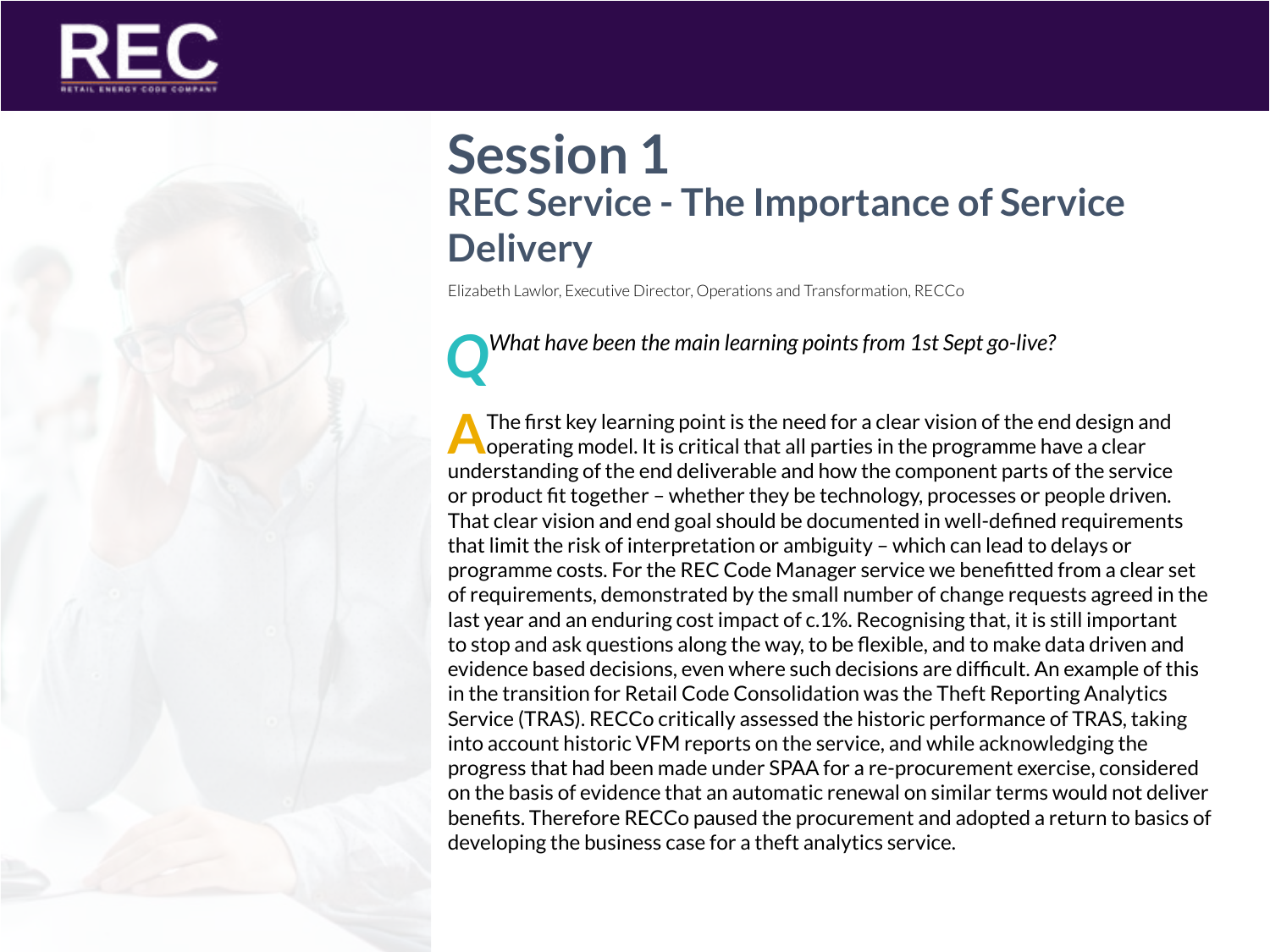



Elizabeth Lawlor, Executive Director, Operations and Transformation, RECCo

The challenge in this multi-party, multi-service Code Manager mobilisation was ensuring that not only did each service provider understand its role, but how this fitted into the wider structure and service and the handoffs and interactions between them. Another key learning is therefore the need for end to end operational readiness testing. Service providers should do as much preparation ahead of service go-live as possible to test not just the systems but the operational processes they have developed. This is especially true for complex / multi-vendor solutions. In the case of the Retail Code Consolidation, the various service providers had worked together to document, and walk through, internal procedures for delivery each of the core service components. Whilst inevitably in live operation, exceptions occur and processes need to be tweaked, these have formed an invaluable baseline to work from.

In all programmes a go/no-go decision will need to be taken against the basis of defined acceptance criteria. It is inevitable that in a programme of any scale, things won't be perfect at go-live. Whilst all material issues will be addressed, there will always be some post implementation activity or defect resolution to be carried out. A key learning is that it is better to prepare for this scenario, set expectations around it and agree the roles and responsibilities, especially where there is to be a transition between programme and enduring operational teams so that roles and responsibilities are understood.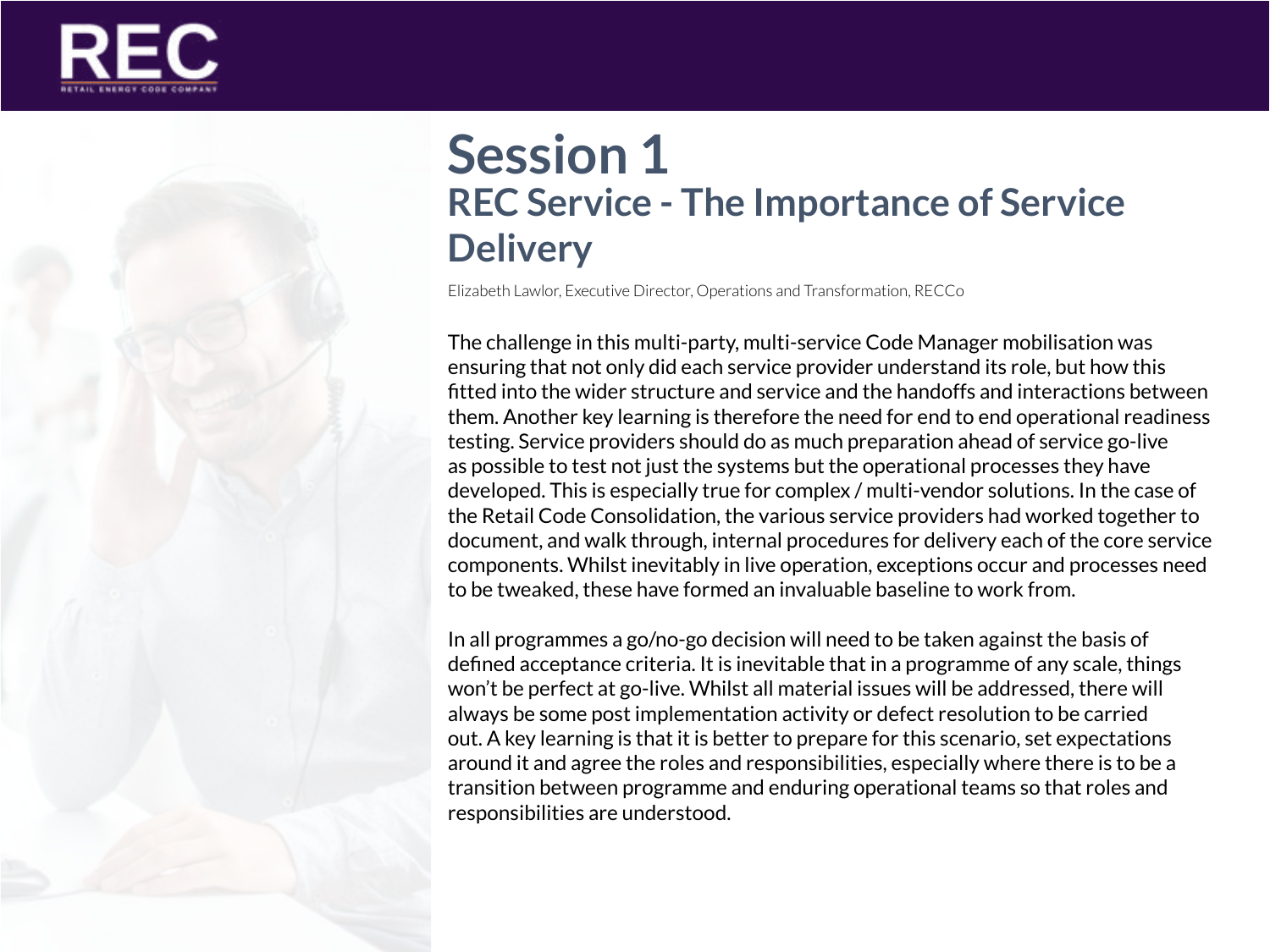



# **Session 1 REC Service - The Importance of Service Delivery**

Elizabeth Lawlor, Executive Director, Operations and Transformation, RECCo

Finally, the learning that over arches all of the above, is communication and engagement. From the outset there should be a clear communication and engagement plan that encompasses all stakeholder groups. At each stage of the process, from initial design, to build, test and through to implementation, all stakeholders should be informed, asked for input, have the ability to scrutinise and challenge and the opportunity to develop a common understanding what is happening and why. This will aid buy in to the programme, but also to ensure that any new requirements are understood and new ways of working are more easily adopted and socialised, and that everyone feels part of the journey, and ultimately success, of the programme.

*"... the learning that over arches all of the above, is communication and engagement."*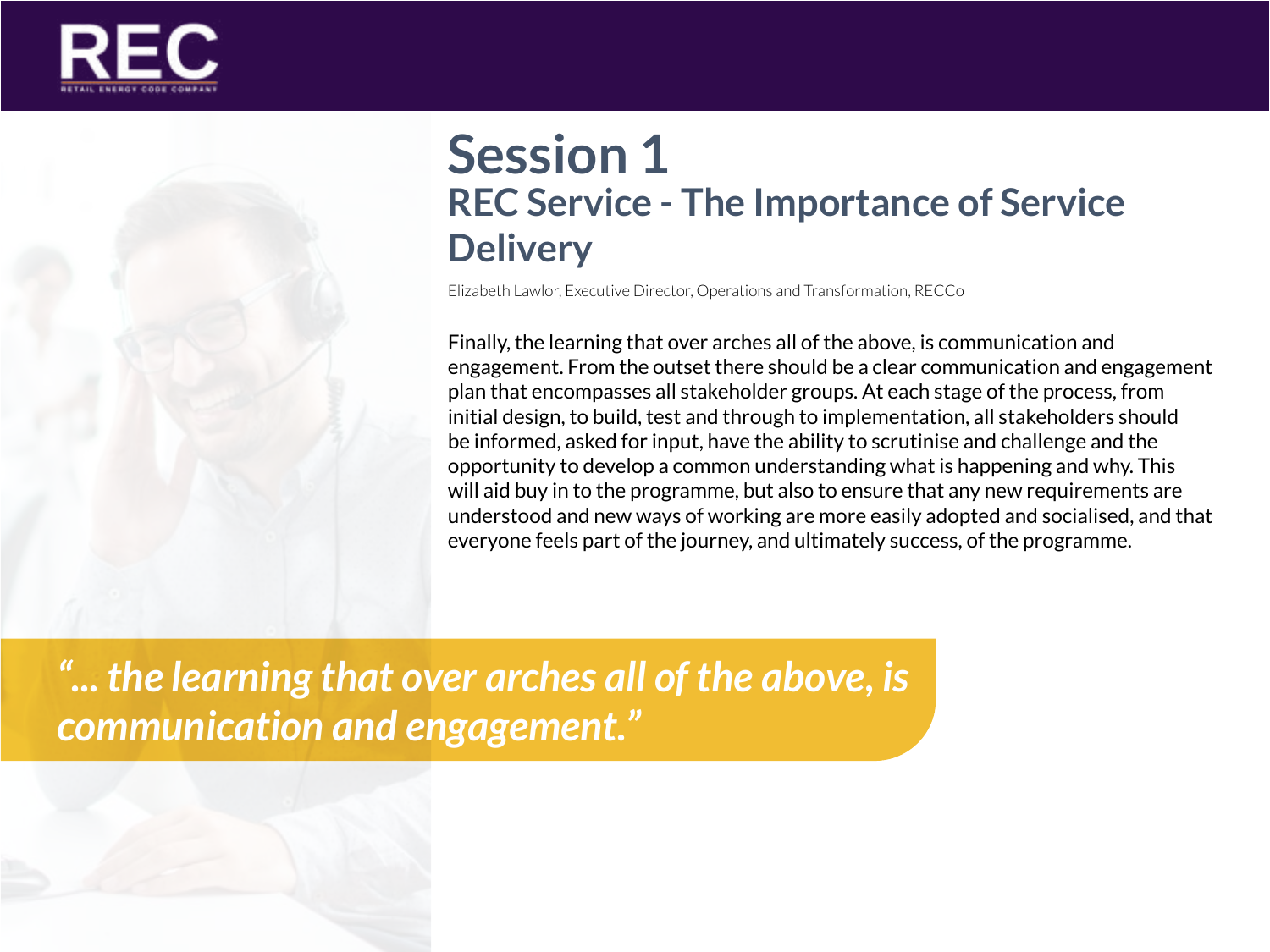

### **Session 2 How are we preparing for switching programme go-live**

Andrew Wallace, Switching Programme Implementation Manager, RECCo

*QNot a question as such but more a comment, that it is proving difficult to follow document changes through from text? the consultation to baselining under the and in particular, red-lined versions.*

**A** Following this feedback, the REC<br>Code Manager has published redlined versions of documents showing the changes between March 2021 consultation and baselining by the Regulatory Group: REC V3 - Baselined Documents - REC Portal.

*QWho will do the independent review of the switching related REC legal* 

**A**Ofgem has asked DCC to undertake<br>a review, it will also commission an independent review. We do not yet know who will undertake this work. We expect it to take place once the new REC text has been baselined by the Regulatory Group and start in Q1 2022.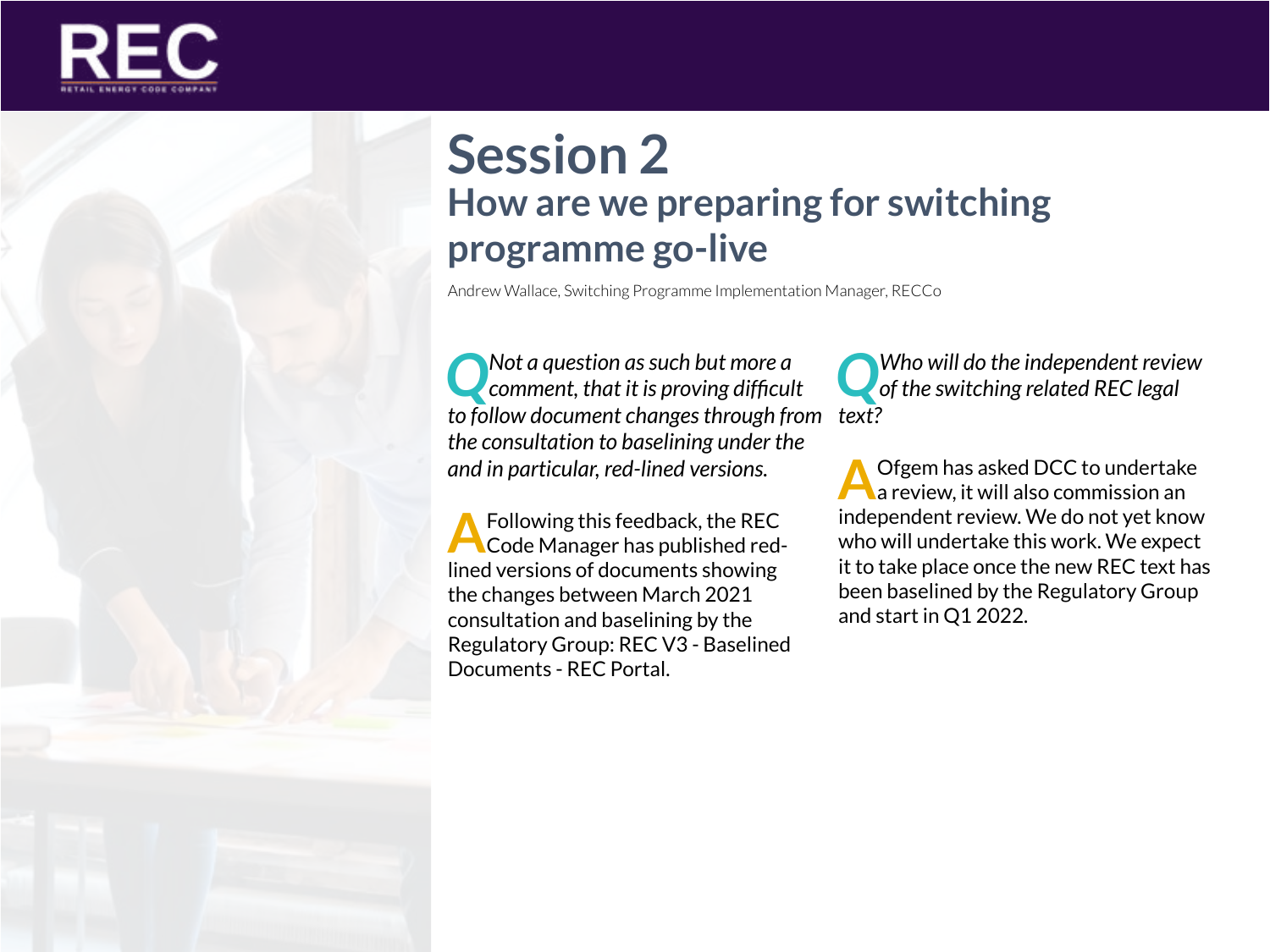

# **Session 2 How are we preparing for switching programme go-live**

Andrew Wallace, Switching Programme Implementation Manager, RECCo

*QWhat is GUI with regards to EES?* 

**A**GUI stands for Graphical User Interface and is the EES Portal/ Website that parties use to access EES data.

*QDraft versions [of REC V3 Schedules] are not always on Salesforce or if they are, they are hard to find. Welcome an improvement.*

**A** Comments on the accuracy of<br>Salesforce should be provided to the [Switching Programme.](mailto:switchingpmo%40ofgem.gov.uk?subject=) We have passed this comment on to the relevant team at Ofgem.

*QIn terms of changes from one version to another what would help is for RECCo to point out the changes per party type to help us focus our attention.*

**A**Code Manager is identifying<br>stakeholder requirements for information on REC v3 and we have passed this comment through to them for consideration. Once the documents have been agreed by Ofgem as part of the SCR, they will be loaded into EMAR and parties will be able to search content that is relevant to their party type.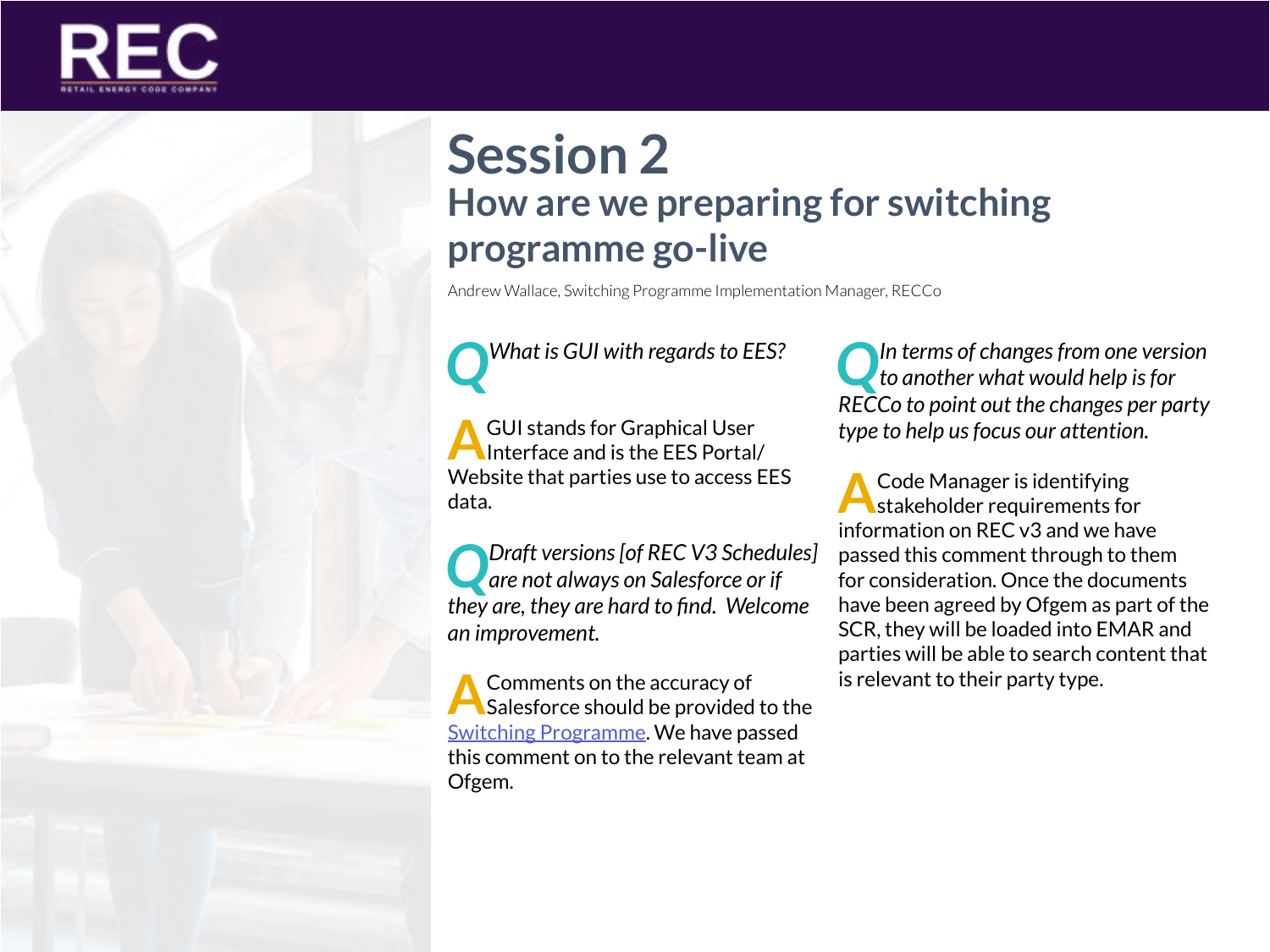

### **Session 3 The REC Code Manager service – What's next?**

Sarah Gratte, Head of Code Management at Gemserv Rebecca Mottram, Senior Manager, Risk Advisory at Deloitte Rosalind Timperley, Senior Consultant at Capgemini

*QHow do stakeholders know what's included in each release or when feedback is taken on-board/implemented?* 

**A**The Code Manager will provide<br>advance notice of Portal Releases in the Weekly REC Bulletins – you can sign up to receive these by emailing [enquiries@recmanager.co.uk](mailto:enquiries%40recmanager.co.uk?subject=). The Code Manager is also developing a new Continuous Service Improvement section of the Portal, which will include information around upcoming releases, a schedule of releases planned, and where stakeholders can provide feedback on the Portal.

*QWill the party risk dashboards be private to parties or publicly viewable?*

**A**The Party risk dashboard will be available under the Performance Assurance area of the REC Portal and will be privately accessible to your organisation. Data contained in each Party risk dashboard will be visible also to the Code Manager and the Performance Assurance Board, for monitoring purposes.

*QWhere is the performance assurance dashboard on supplier performance located within the portal?*

**A**The Party risk dashboards are not yet available on the REC Portal and will be delivered as part of a future release, planned for March 2022.